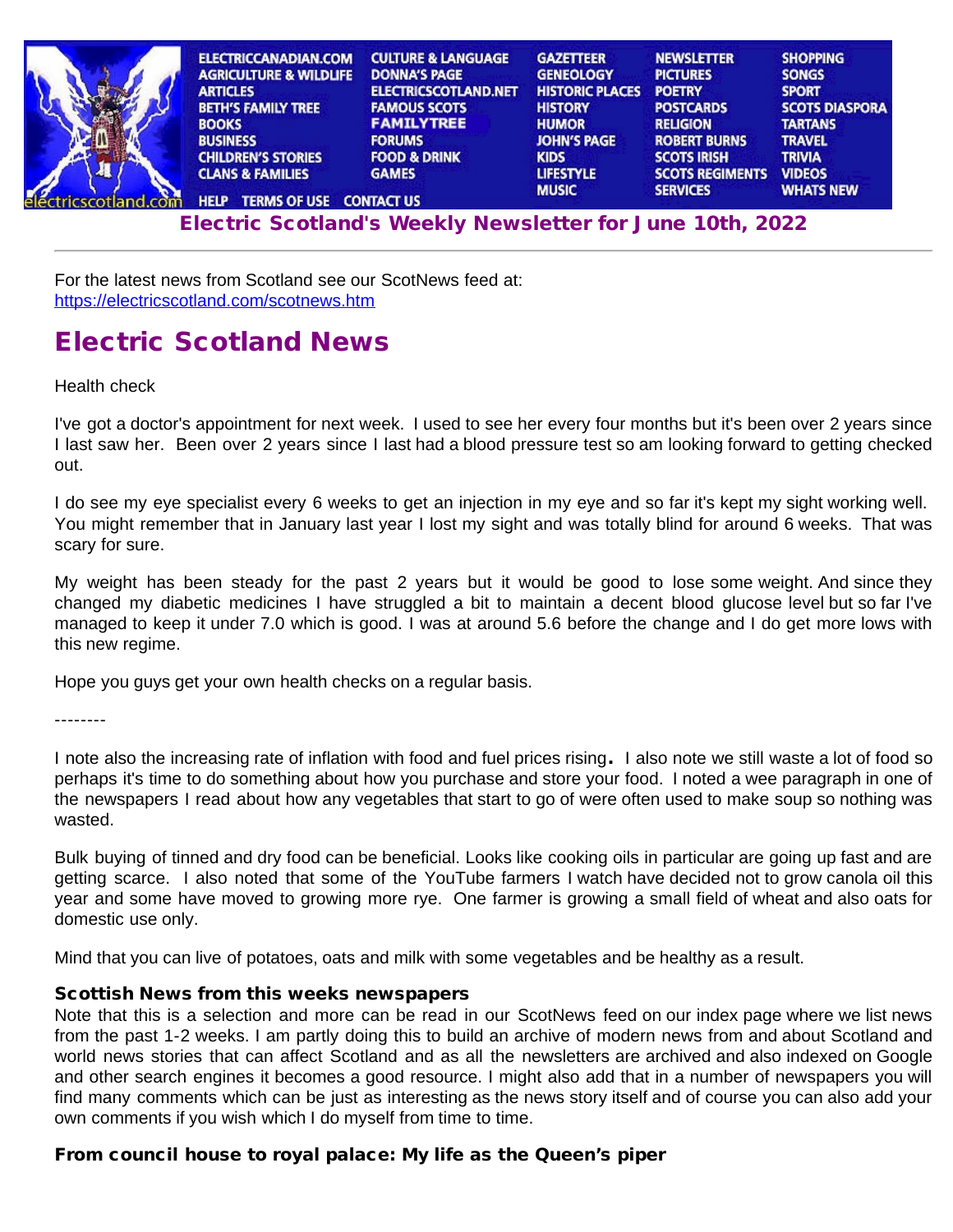Each morning at exactly nine o'clock, a little-known ritual takes place in grounds of where the Queen is in residence.

Read more at: <https://www.bbc.com/news/av/uk-scotland-58476253>

## The UK gave away an empire but does not lack a role

By John Redwood MP

Read more at:

<http://johnredwoodsdiary.com/2022/06/04/the-uk-gave-away-an-empire-but-does-not-lack-a-role/>

## Conrad Black: Canada not hopeless but desperate for leadership

This column is being composed as I return to Toronto on an Air Canada flight from Vancouver after a very convivial celebration by the Fraser Institute, Canada's leading public policy think tank.

Read more at: <https://nationalpost.com/opinion/conrad-black-canada-not-hopeless-but-desperate-for-leadership>

## The case for UK shale is rock solid

Embracing shale would mean energy security, lower emissions and more jobs

Read more at: <https://capx.co/the-case-for-uk-shale-is-rock-solid/>

## Scots girls break record after completing a marathon every day for 106 days

Two women have smashed a world record after running 106 marathons in 106 days – with a little help from their new friends.

#### Read more at:

<https://www.sundaypost.com/fp/scots-girls-break-record-after-completing-a-marathon-every-day-for-106-days/>

## Warning over paramedics pushed to limit

Medics are beyond breaking point even after receiving a trauma support system pioneered by soldiers on the frontlines of Afghanistan and Iraq, according to a leading emergency medical expert.

Read more at: <https://www.sundaypost.com/fp/warning-over-paramedics-pushed-to-limit/>

## SNP Green Government criticised over £1.3 billion social security funding gap

Experts revealed the massive difference between social security funding and the amount the Scottish Government plans to spend. Fears also exist that key areas like councils will take the hit to make up any shortfall.

Read more at: <https://www.dailyrecord.co.uk/news/politics/snp-green-government-criticised-over-27169710>

## Government admits funding gap on roads and infrastructure projects

The Scottish government has admitted it does not have the capital funding it needs to meet its public commitments to major infrastructure projects. Spending on infrastructure such as roads faces delay or cancellation under plans currently being drawn up.

#### Read more at:

<https://www.bbc.com/news/uk-scotland-scotland-business-61728712>

## Raising the smoking age is a fig leaf for outright prohibition

As if there aren't enough anti-tobacco regulations already, the Government is considering raising the smoking age to 21. But while moral questions about when people reach maturity are powerful, they are irrelevant to the public health lobby who now openly campaigning for outright prohibition.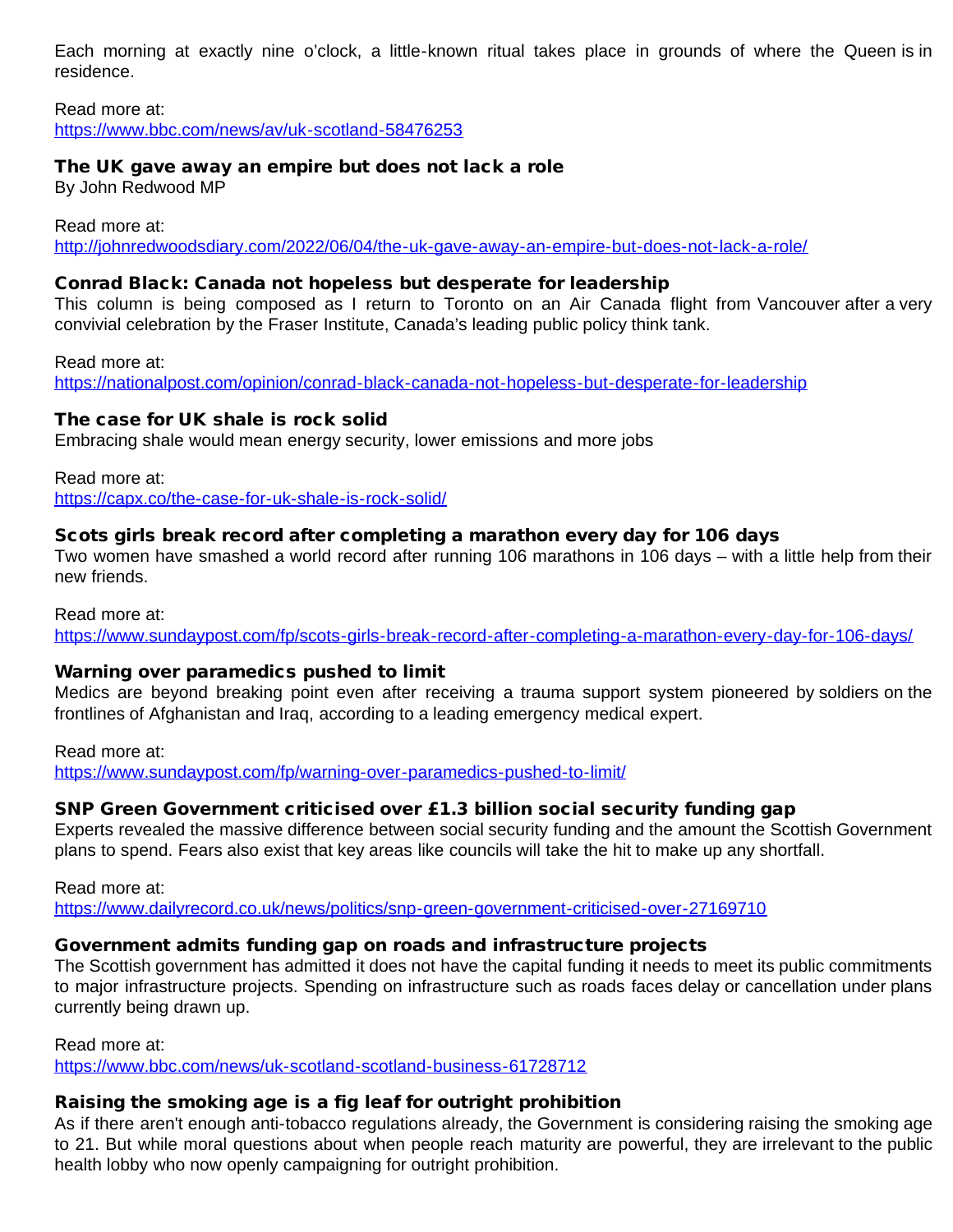Read more at: <https://capx.co/raising-the-smoking-age-is-a-fig-leaf-for-outright-prohibition>

Media

By Hamish MacKay in the Scottish Review

Read more at: <https://www.scottishreview.net/HamishMackay619a.html>

# Electric Canadian

## The Life of a Backwoodsman

Or Particulars of the Emigrant's Situation in settling on the Wild Land of Canada by a Settler at Strathford, Huron District, Canada West (1843) (pdf)

You can read this short book at: <http://www.electriccanadian.com/pioneering/lifeofbackwoodsman.pdf>

## A map of the province of Upper Canada

Describing all the new settlements, townships, & cc. with the countries adjacent, from Quebec to Lake Huron : compiled from the original documents in the Surveyor General's office. Creator: Wyld, James, 1812-1887 Date: 1836

An excellent old map which is easy to read and can be found at: <http://www.electriccanadian.com/history/mapofuppercanada.htm>

## Letters of a pioneer, Alexander Ross

Edited by George Bryce (1903) (pdf)

Another short book which you can read at: [http://www.electriccanadian.com/pioneering/lettersofpioneer00ross\\_0.pdf](http://www.electriccanadian.com/pioneering/lettersofpioneer00ross_0.pdf)

## Meditations of a pioneer backwoodsman

Or, Hints, facts, & figures advocating railway extension from Guelph to Lake Huron by Watkins, F. W. (1867) (pdf)

You can read this at: <http://www.electriccanadian.com/lifestyle/pioneer-backwoodsman.pdf>

## Sir William Alexander of Menstrie (1567-1640)

Earl of Stirling, Viscount Canada and Lord Alexander of Tullibody by M. Perceval-Maxwell (pdf)

You can read this at: <http://www.electriccanadian.com/history/articles/jamesef,+11.1+Maxwell.pdf>

#### Thoughts on a Sunday Morning - the 5th day of June 2022 - The Platinum Jubilee By the Rev. Nola Crewe

You can view this at:

[http://www.electricscotland.org/forum/communities/rev-nola-crewe/26216-thoughts-on-a-sunday-morning-the-](http://www.electricscotland.org/forum/communities/rev-nola-crewe/26216-thoughts-on-a-sunday-morning-the-5th-day-of-june-2022-the-platinum-jubilee)[5th-day-of-june-2022-the-platinum-jubilee](http://www.electricscotland.org/forum/communities/rev-nola-crewe/26216-thoughts-on-a-sunday-morning-the-5th-day-of-june-2022-the-platinum-jubilee)

## Polson's Probation

A Story of Manitoba by James Morton (1897) (pdf)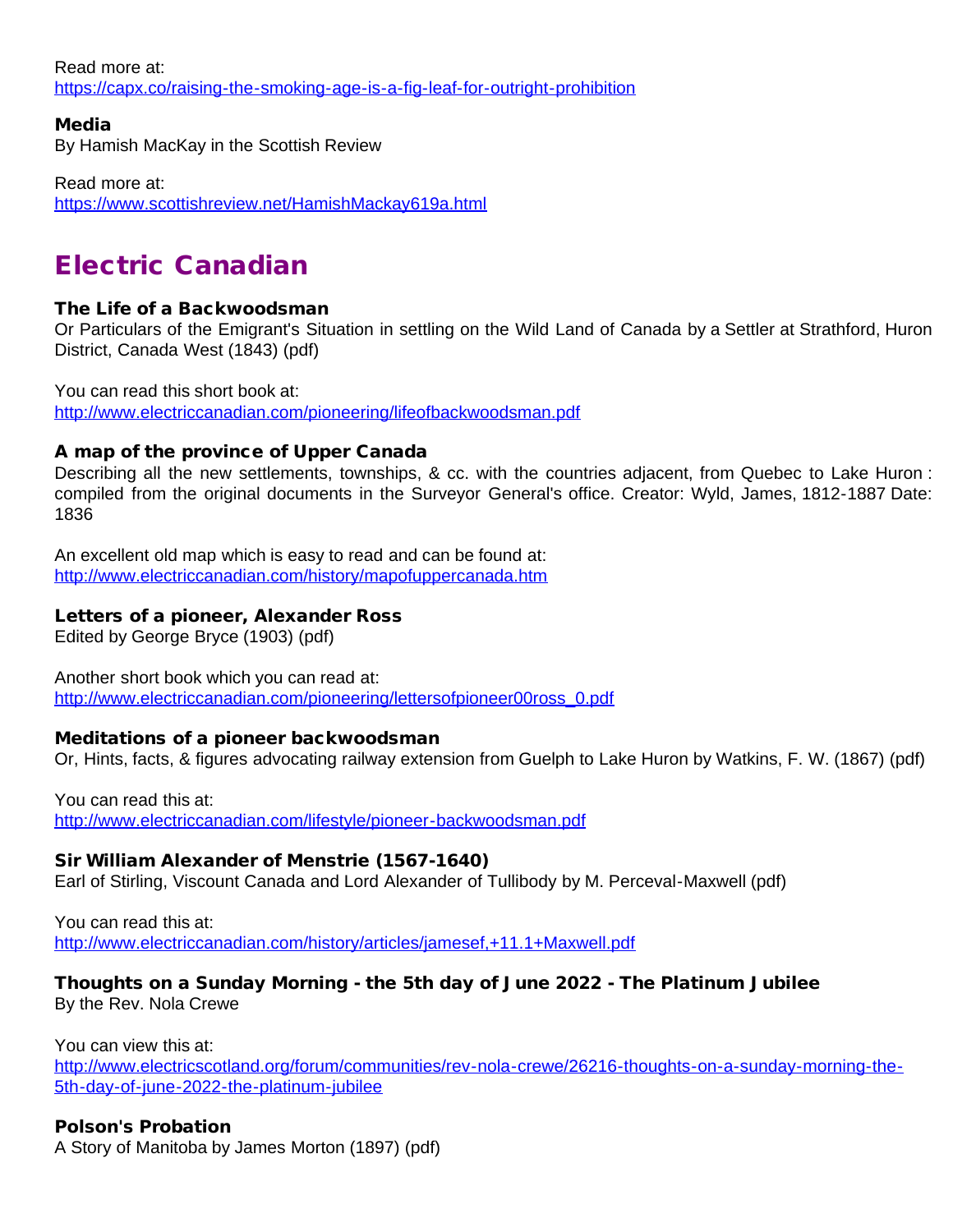# Electric Scotland

### Beth's Video Talks

June 8th, 2022 - Are you organized?

You can view this talk at: <https://electricscotland.com/bnft>

#### Lord Rosebery

By The Marquess of Crewe, K.G., in two volumes (1931) (pdf). I added this to the foot of his page in our Scottish Nation section at: <https://electricscotland.com/history/nation/rosebery.htm>

#### Murdoch

Did an update of our Murdoch page in our Clans and Families section at: <https://electricscotland.com/webclans/m/murdoch.html>

#### Scottish Banner

Got in their June 2022 issue which you can read at: <https://electricscotland.com/familytree/newsletters/scottishbanner/index.htm>

#### James Murdoch

Professor of Oriental Studies in the University of Sydney added to our Significant Scots section at: [https://electricscotland.com/history/other/murdoch\\_james.htm](https://electricscotland.com/history/other/murdoch_james.htm)

#### James Mill

A Biography by Alexander Bain, LL.D., Professor of Logic in the University of Aberdeen (1882) (pdf). I've added this book to our page about him to the foot of the page at: [https://electricscotland.com/history/other/mill\\_james.htm](https://electricscotland.com/history/other/mill_james.htm)

#### Scottish Life and Poetry

By Lauchlan MacLean Watt (1912)

You can read this book at: <https://electricscotland.com/lifestyle/scottishlifepoetry.htm>

#### Scottish Society of Indianapolis

Got in their May 2022 newsletter which you can read at: <https://electricscotland.com/familytree/newsletters/indianapolis/index.htm>

#### William Smellie

I added some books about him to his page in our Significant Scots section at: [https://electricscotland.com/history/other/smellie\\_william.htm](https://electricscotland.com/history/other/smellie_william.htm)

#### Aberdeen University Review

Added volume 1 to this page for local download in pdf format. You can get to it at the foot of the page at: <https://electricscotland.com/history/aberdeen/Aberdeen-University-Review.htm>

#### The Real Bannockburn

A review of the book "The Battle of Bannockburn", A Study in Mediaeval Warfare. By W. M. Mackenzie, M. A.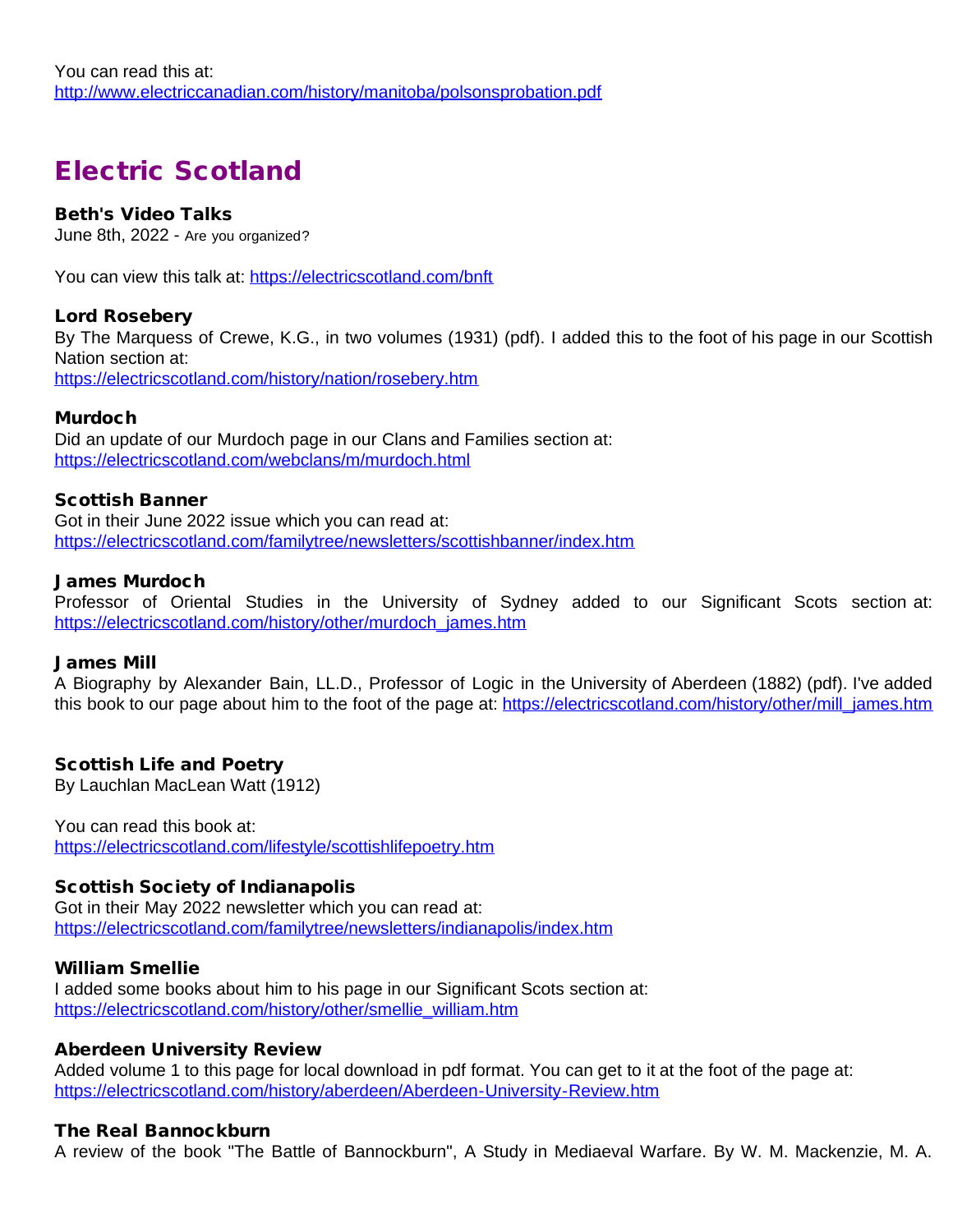1913 along with a link to the book. You can find this towards the foot of the page on our page about "The Bruce" Being the Metrical History of Robert the Bruce King of Scots Compiled A.D. 1375 by Master John Barbour Archdeacon of Aberdeen and Translated by George Eyre-Todd.

You can read this at:<https://electricscotland.com/history/brucendx.htm>

## **Story**

#### The Homes of the Rural Students, 1866-1870

I WRITE only about my own period, and the parishes I have known from my childhood. These were mostly remote from railways—Auchin-doir, Kildrummy, Towie, Leochel-Cushnie, Glenbucket, Strathdon, Clatt, Rhynie, and the Cabrach. In 1866, these were renowned for their schoolmasters. All were University graduates proud of their degrees. The University of Aberdeen was like a great lamp illuminating these far-off hills and valleys. In the schools the clever sons of the poorest parents had their chance. They were prepared by careful masters for the bursary competition, one of the principal events of the year. The fact that there was a straight road to college from their doors raised the whole character of the schools and schoolmasters. There were little universities scattered all over the county. I may specify Clatt, to which the Rev. John Minto's reputation brought pupils from far and near. The minister of Clatt for many years kept a boarding-house for boys attending Mr. Minto's school. Mr. Minto showed the utmost kindness to any clever boys, and was always ready to help them in every way. But he did not neglect the others. He interested himself in all the children, and was loved by every one. When Mr. Minto began his long and honourable career, his salary was but £25 and the fees. Afterwards came better days. He and my father were of the first batch of schoolmasters who were examined for the Dick Bequest. They were told nothing of the subjects of examination, and for a long time they met on Saturdays and discussed the possibilities. Both of them passed triumphantly, and received a most welcome addition to their salaries. Mr. Minto, after his retirement, was allowed to live on in the schoolhouse with his devoted sister, and acted as clerk to the school board. That sister, careful and troubled about many things, was especially concerned with the question which of them would die first. If her brother did, she would have to leave the schoolhouse, and if she were the first to go, there would be no one to look after him. Like so many fears hers were needless, for they both died of influenza in one day. There was the school at Kildrummy, where the Christies taught so efficiently and so long. Other parishes were not behind. In the second parish school of Auchindoir, Henry Stephen, long a most successful Professor of Philosophy at Calcutta, and R. W. Reid, now the distinguished Professor of Anatomy in the University, began Latin with me under Mr. Wilson, now Dr. Wilson of Banff. He was my first teacher, and in many respects the best. He set us to think for ourselves, and he criticized what we were reading. Thus, when we had gone over Goldsmith's "Deserted Village," he asked us to sum up and review Goldsmith's political economy. I thought then as I think now that Goldsmith was not far wrong.

I.

In the homes from which came the rural students there was a great reverence for learning apart from its rewards. The temper of the communities was the same as that of Emerson's New England. The scholar was a hero and respected as such. This gave the teachers a very high rank in the parish. They were looked up to for their knowledge. Looking back it seems to me that there was more reading and more book buying than there is now. In my time there were lamps and candles, but before that the evening light was supplied partly by the huge peat fires and partly by home-made candles and fir candles made of splinters of "rosety" fir. These had to be held by some one, generally by the herd "loon," or the travelling beggar who often got a seat by the fireside. A stand sometimes used for holding these fir candles was called a "peer man". Oil lamps or cruisies with rush wicks were also used, but their illuminating power was not great. The short working days of winter were followed by a long "forenicht". This was often spent in visiting neighbours—"giein' them a forenicht"—getting and/giving the news, and entertaining one another variously. Draughts was the favourite game, and there would be singing and story-telling. But in some houses at any rate, a great deal of reading was done. At first books were read, and of these there was greater choice than might be supposed. Erskine's "Sermons," "Josephus" (a special favourite), the publications of Messrs. Chambers, and latterly the Cottage Library, published by Milner & Sowerby in Halifax,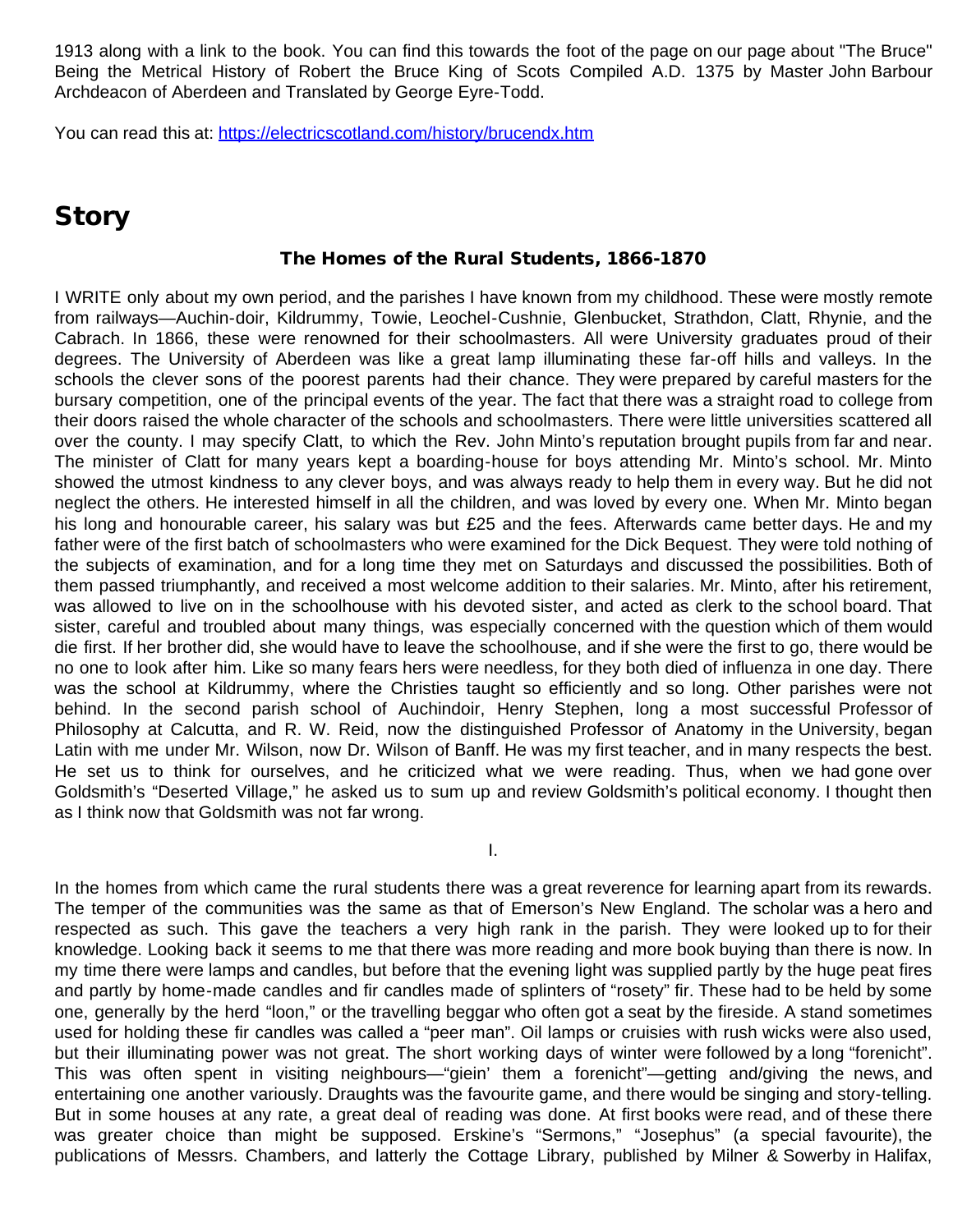were to be seen frequently. A carpenter in my native parish had got together about 500 volumes, and he knew them. The pedlars brought round little penny books of story and song which were often bound together. The older inhabitants had an intense prejudice against novels, or, as they pronounced them, "novelles"—the accent on the second syllable. But in my boyhood, Sir Walter Scott had partly overcome this dislike, and cheap editions of the "Waver!ey Novels" were to be found. But the book of all books that fascinated and thrilled our village in the early sixties was a translation of Eugene Sue's "Wandering Jew".

Newspapers were few and expensive, but they were read with singular earnestness. My granduncle subscribed to the "Aberdeen Journal," then a weekly of eight pages with advertisements on the first page and leaders on the last. When he received the paper he commenced at the beginning, reading all the advertisements carefully through, and pursued this way page by page and column by column to the end. In the houses at night some one would read the paper to the rest, and the leading articles in particular. "The able editor" was powerful in these days. When I first went to Aberdeen I was far more interested in seeing the editors than in seeing the professors, and the first grasp of the hand from William Forsyth made me very proud.

II.

Nearly all the homes were poor, but the poverty was honourable, and not often oppressive. As one put it to me, "there was always plenty of milk and meal ". There was very little money, and rents were paid with difficulty. But almost everything used by the people grew on the farm. They had oatmeal and beremeal for porridge and bread. The yearly "mairt" provided beef for the Sunday dinner and tallow for candles. Now and then a sheep was killed. There were fowls and eggs, butter, and cheese. In years of bad harvest and frosted corn, things were not so well. Before the repeal of the Corn Laws, remoter districts like the Cabrach were often on the verge of a famine. I have heard of meal being sold at Clova at a boll, and often it could not be had anywhere. I remember a man saying that one had to be very hungry before he relished bread made from frosted here. Sugar, tea, and white bread were luxuries seldom enjoyed. Clothing as well as food was largely home-grown and made. At the sheep clipping wool was kept for family use, and lint was largely grown. From the lint was made all the family underclothing, and bed and table-linen. In this way the necessary everyday clothing was provided, and for the Sabbath day there were dresses of silk which often lasted their owners a lifetime. There were travelling tailors who went round from house to house and stayed till the family wardrobe was complete for the season. Some of our students came from cottars' houses, and there I believe the poverty was often severe.

It was when we came to Aberdeen that we felt the pinch. Parents generously supplied meal, and oatcakes, and potatoes, and eggs, but they had little money to give us. When two students went together, lodgings could be had at 2s. 6d. a week, and it was difficult to bring food below 4s. even with the provision from home. Those of us who had bursaries found that a great part was taken away for fees. If there had been a Carnegie in these days we should have paid him royal honours. My bosom friend at College was the late Dr. R. A. Neil of Cambridge, and he and I bought regularly a penny tart in Old Aberdeen at an interval between classes. By the middle of January we found that we could not, and we had to go without till February when our bursaries were paid. Neil after that used to rattle the silver pieces in his trouser pocket and declare himself to be "in easy if not affluent circumstances". We made no complaint of our poor fare, and took things as they came, but there was a tragic element in them. When the potatoes gave out and only the meal was left brave hearts sank, and I know of at least one case where a student was practically starved to death with a huge empty oatmeal barrel beside him in his little garret. Neil used to say, looking back, "We were so young and so poor". In spite of our happiness, and it was very real, I think now that we were too young and too poor.

III.

The theory of life in these homes was mainly that of a Christian stoicism. I think there was more happiness than might at first appear. The people were interested in their work, and had pleasure in doing it well. They competed with each other in the harvest field, and at the turnip hoeing. The women used to assemble from various farms to a big spinning and knitting competition. A certain amount of wool was given to each, and the one who spun it first and best was winner. There were no prizes, the honour being sufficient reward. The sheepshearing, too, was a merry time, and was followed in the evening by a feast. Then there were the enjoyments of Yeel or Christmas, New Year, Fastern evening, Clyak supper, and the rest. There were no extravagant ambitions or desires, or at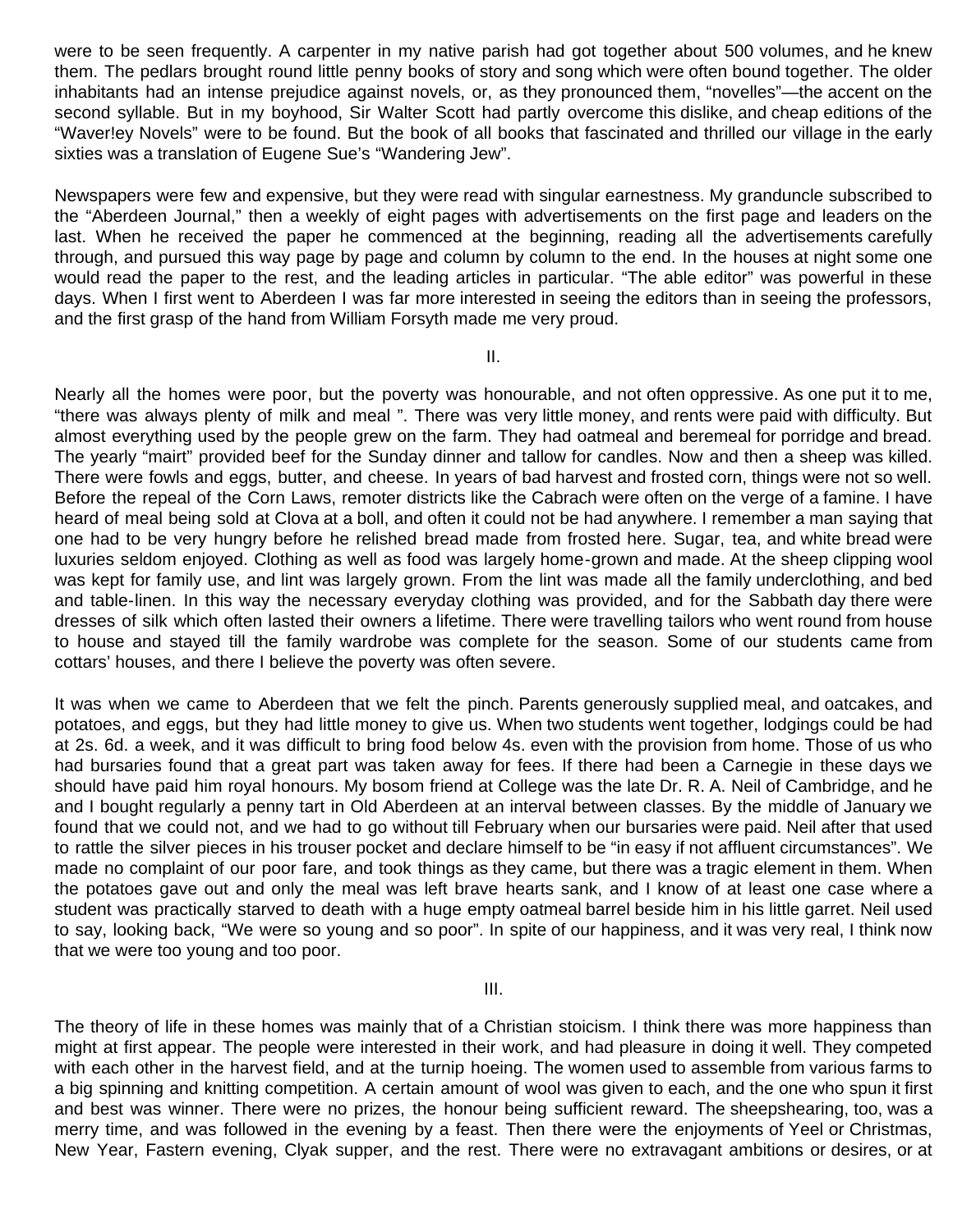least these were carefully repressed. I suppose that most proverbs tend to throw cold water on elation and pride. This is so in the famous letter of proverbs written by Lord M. to John Belford in "The History of Clarissa Harlowe". The favourite proverbs of Aberdeenshire point to a sober, moderate, and controlled attitude to life. "Ca' canny and flee laigh" is one of the most characteristic, and there are others like it.

"Mony ane speirs the gait 'at they ken." "The thing ye dinna ken disna anger ye." "Better hand oot than pit oot." "Learn young, learn fair, Learn auld, learn sair." "Little wit in the heid makes mony traivels ti the feet"—

said when one has to return for something forgotten.

"Ye micht see that wi ae ee an' it stappit in wi fog."

The expression of emotion was severely restrained, and decorous love-making was as far as possible enforced. A certain Cabrach farmer in his youth asked a woman named Charlotte to marry him. Charlotte refused him with scorn, and he found another bride. 'After a time his wife died, and he proposed a second time to Charlotte. She again refused him still more scornfully. As he said, "she fufied an' blew at me". He married another and was again left a widower. A third time he went to Charlotte who was now advanced in years. She accepted him with alacrity. As he said, "Fa' was franker than Charlotte?" They were married and she long outlived him.

An elderly man the day before his marriage said to the bride, "Noo Meggie, gin ye binna as willin as me, aye yea an williner, I'm nae seekin' ye". She did not reply like Mr. Benson's heroine, "Utterly and entirely and absolutely proud and happy and content!" They speak more tersely in the Cabrach, but she was "williner" and the marriage proceeded.

It was counted most unlucky to praise a thing very highly. If that was done evil was sure to follow. "Forspeaking" it was called. The idea was, perhaps, that there was a little envy in the mind of the praiser, and although he spoke fair he was wishing ill to befall.

It must not for one moment be supposed that the undemonstrativeness I have spoken of implied a deficiency in affection. The attachments of Northern hearts were deep and tender and faithful. Father, mother, brothers and sisters made heavy sacrifices to help forward the student of their families, and these sacrifices were made with the utmost cheerfulness. I know a farm servant who saved pounds from his wages to send to the brother in Aberdeen.

This temper was continued in the students. We were not hero worshippers, nor addicted to order ourselves lowly and reverently to our betters. The fact that a man was a professor gave him no glamour, but if he was able and did his work well he was warmly recognized. Some of us were too serious. We were like the soldiers of old who went into battle "with no fear and little hope". I lodged for a year with Andrew Craik, who afterwards was fourth wrangler at Cambridge, and died in the hour of his triumph. He confided to me as a great secret that he hoped to be one day Moderator of the General Assembly of the Church of Scotland. I said nothing but privately thought he was presumptuous. Once in a moment of enthusiasm a mother said to me of her son, " Henry will be a professor yet," and so it came to pass. But as a rule such outspokenness was exceedingly rare, and most of us were willing to be thankful for a livelihood. " A buddy's glad to get their heid in onywye," was a characteristic saying of the time. We had the blessing of those who expect little and are therefore not disappointed.

IV.

I do not wish to discuss theological questions, but I am strongly of opinion that our great Aberdeenshire genius, George MacDonald, exaggerated the Calvinism of his country. One woman I remember in Lumsden who lost three little children by diphtheria. "You can trust them to God's mercy," said a sympathizing neighbour. " I can trust them to His justice," was the reply.